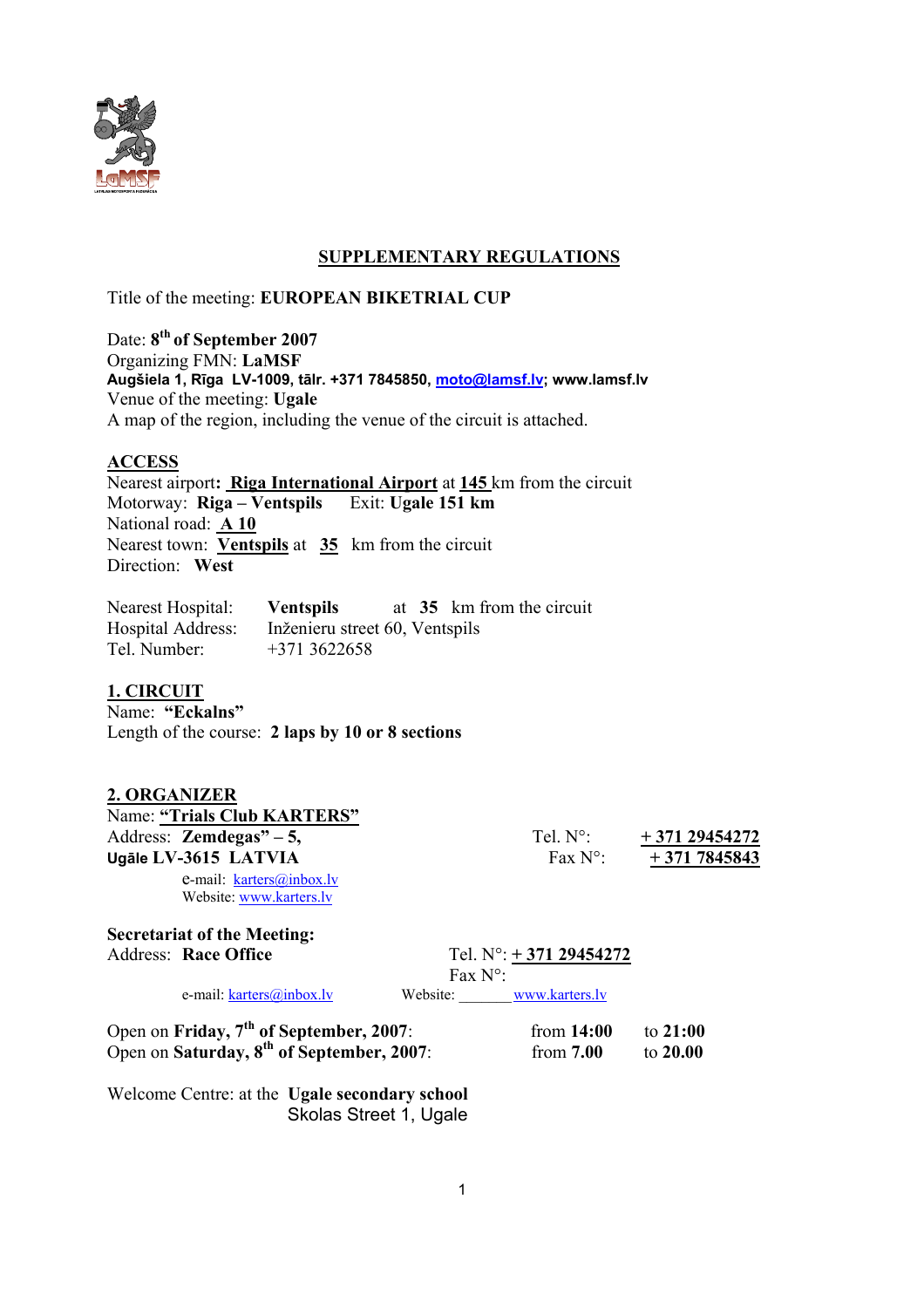# **3. OFFICIALS**

| - E.B.U President:                             |                     |                          |
|------------------------------------------------|---------------------|--------------------------|
| - FMNR Member:                                 | Mrs. Nina Birjukova |                          |
| - Clerk of the Course:                         | Mr. Uldis SKUDRA    | <b>LaMSF</b> Licence No. |
| - Secretary of the Meeting: Mrs. Agnese SKUDRA |                     | <b>LaMSF</b> Licence No. |
|                                                |                     |                          |

- Chief Medical Officer: Mr.

The meeting will be organized in conformity with the E.B.U. and B.I.U. Rules, where applicable, and this Supplementary Regulations which have been duly examined and approved by the LaMSF.

At European BikeTrial Cup there is no International JURY. The decision will make the director of the event.

### **4. ENTRIES**

Entry forms duly approved by the FMN of the participants must be sent to: **the LaMSF, 1, Augsiela Street, Riga LV - 1009,**  Phone: **+371 7845844, Fax: +371 7845843,**  E-mail: **nina@lamsf.lv; moto@lamsf.lv**

not later than  $8^{th}$  of August, 2007.<br>Entry fee -  $6$  10,-

The organizer will not cover any financial costs.

### **5. STARTING NUMBERS**

All riders will receive from the LaMSF starting number which will be used during the event.

### **6. CIRCUIT CONTROL**

Meeting point: At  $1<sup>st</sup>$  section. See attached Time Schedule.

### **7. MEETING WITH THE ORGANIZERS**

Venue: See attached Time Schedule.

### **8. ADMINISTRATIVE CONTROL AND VERIFICATIONS**

LaMSF riders are Holders of the National Licences. Foreign riders must be Holders of the B.I.U / E.B.U. Licences.

Bicycles must be according to the Bike Trial Technical Rules

#### **9. RIDERS BRIEFING**

**08:45** - Poussin, Benjamin, Minime, Free **13:45** - Junior (20"), Senior (20"), Elite (20"), Expert (26"), Master (26")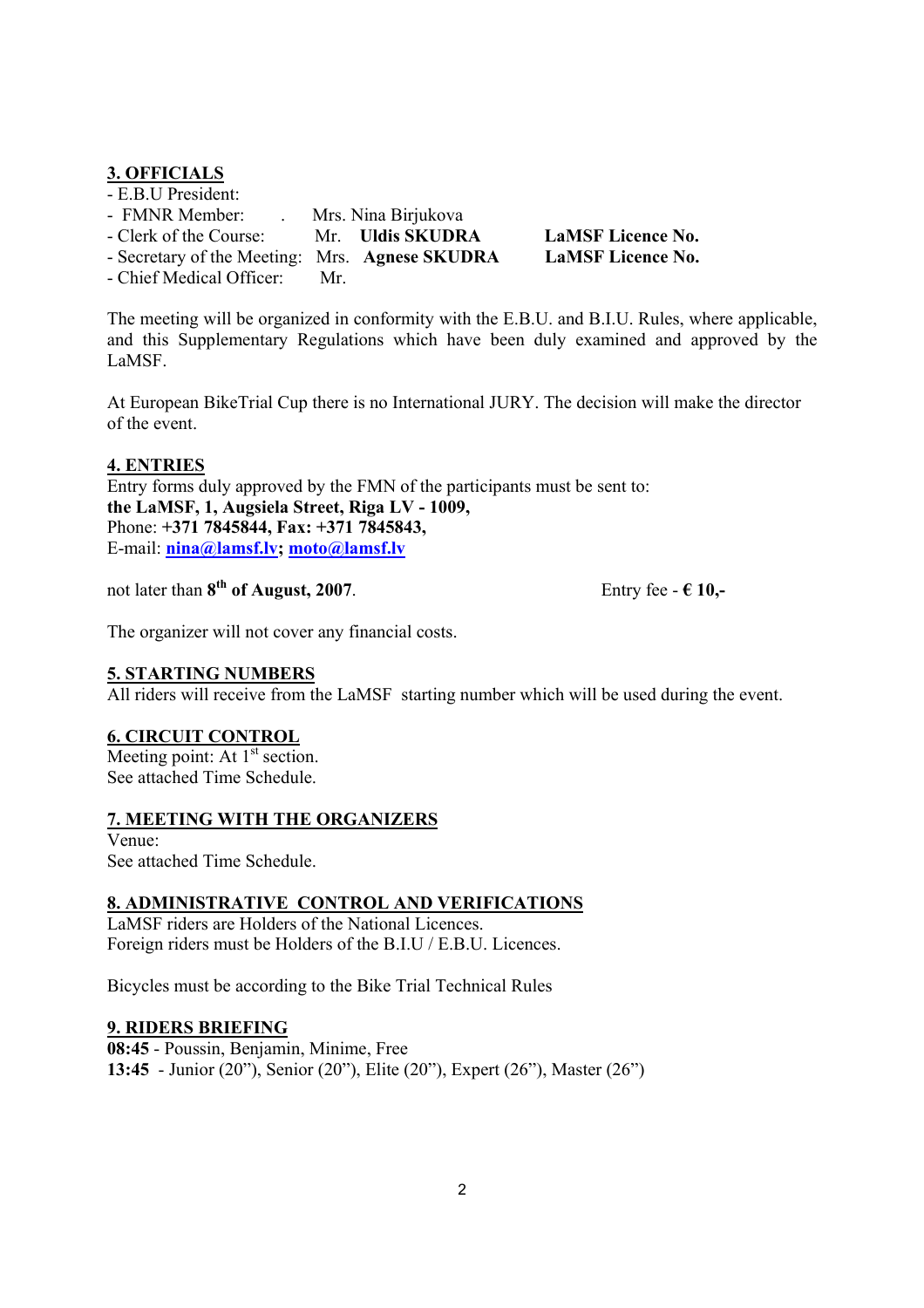# **10. EVENT**

| 10.1.           | EUROPEAN CUP |          |                                        |
|-----------------|--------------|----------|----------------------------------------|
| Group           |              | Category | <b>Rider</b>                           |
| Group A (20")   |              | Elite    | Riders nominated by B.I.U. or National |
|                 |              |          | <b>Delegates</b>                       |
| Group A $(20")$ |              | Senior   | born 1988 year and elder               |
| Group A (20")   |              | Junior   | born 1989., 1990., 1991. and 1992.     |
| Group B (20")   |              | Minime   | born 1993. and 1994. year              |
| Group B (20")   |              | Benjamin | Born 1995. and 1996 year               |
| Group B (20")   |              | Poussin  | born 1997. and younger                 |
| Group C (26")   |              | Master   | Riders nominated by B.I.U. or National |
|                 |              |          | <b>Delegates</b>                       |
| Group $C(26)$   |              | Expert   | Born 1992 year and elder               |

## **10.1. EUROPEAN CUP**

### **10.2. Karters Cup**

| Group         | $-22$<br>н<br>au. | –<br>≺iders         |
|---------------|-------------------|---------------------|
| un 26"<br>20" | ∙ree              | limit<br>age<br>NO. |

## **10.3. Sections' Marking**

| Category                                 | Marking of the Control Sections |  |
|------------------------------------------|---------------------------------|--|
| Elite (20"), Master (26")                | Yellow                          |  |
| Senior (20"), Junior (20"), Expert (26") | Red                             |  |
| Minime $(20")$                           | Blue                            |  |
| Benjamin (20")                           | Blue / white                    |  |
| Poussin (20")                            | White                           |  |
| Free (20" un 26")                        | Green                           |  |

### **10.4. Start**

# **Start is collective. Passage of the sections is by rider's choice of the sequence.**

| 10.5.<br><b>Track</b> |                     |                  |                     |
|-----------------------|---------------------|------------------|---------------------|
| Category              | Section per lap     | Control time per | Control time of the |
|                       |                     | section          | event               |
| Master (26")          | 10 control sections | 120 seconds      | $2$ laps $4 h$      |
| Expert (26")          | 10 control sections | 120 seconds      | $2$ laps $4 h$      |
| Elite $(20)$          | 10 control sections | 120 seconds      | $2$ laps $4 h$      |
| Senior (20")          | 10 control sections | 120 seconds      | $2$ laps $4 h$      |
| Junior (20")          | 10 control sections | 120 seconds      | $2$ laps $4 h$      |
| Minime (20")          | 8 control sections  | 120 seconds      | $2$ laps $4 h$      |
| Benjamin (20")        | 8 control sections  | 120 seconds      | $2$ laps $4 h$      |
| Poussin (20")         | 8 control sections  | 120 seconds      | $2$ laps $4 h$      |
| Free (20" un 26")     | 10 control sections | 120 seconds      | $2$ laps $4 h$      |

# **11. INSURANCE**

By endorsing the application form for entry, the FMN of the rider certifies that the rider is insured in according with the E.B.U. requirements or is the Holder of the EU Insurance..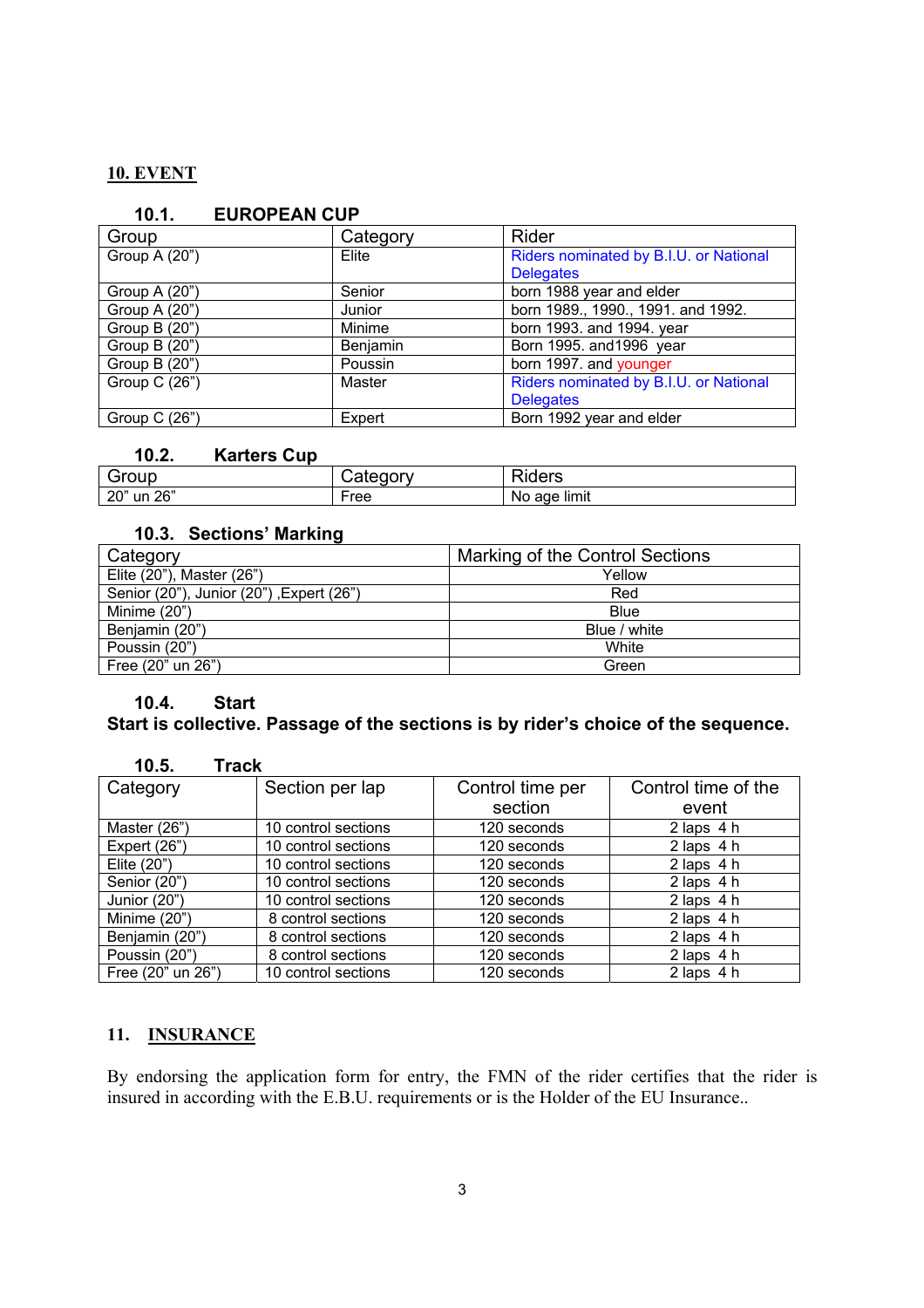The organizer has contacted third party insurance in according with the LaMSF Rules. This insurance includes a guarantee of the minimum amount as stipulated by the LaMSF

The organizer disclaims all responsibility for damage to a bicycle, its accessories and components arising out of an accident, fire or other incident.

### **12. PROTESTS AND APPEALS**

Any person or group of persons (rider, entrant, manufacturer, official, etc.), recognized by the E.B.U. and concerned by a decision taken under the authority of the E.B.U., may ask for redress for the consequences of that decision.

Protest must be lodged according to the LaMSF Disciplinary and Arbitration Code and the Supplementary Regulations and be accompanied by a fee of  $\epsilon$  20,- or equivalent amount in local currency (LVL 15,-), returnable if the protest is justified.

In general, protests against eligibility of a rider entered must be made before the start.

Protests against results must be presented to the Clerk of the Course within 30 minutes following the finish of the last rider.

#### **13. ACCOMMODATION**

Accommodation is not provided by the Organizer. Possibility to get cheep bed places in school: contact Trials club KARTERS to get more information. Hotel Usma SPA, address: Usma, 10 km from track, telephone/fax +371 3673654, email: usma@usma.lv www.usma.lv; Camping Rozkalni, address: Rozkalni, Puze 8 km from track, telephone/fax +371 29452024, email: info@rozkalni.lv www.rozkalni.lv. More information available on Internet www.celotajs.lv – Baltic Country Holidays, car rentals, accomodations, etc. www.ventspils.lv – town near Ugale. www.latviatourism.lv – information about Latvia, different languages www.riga-airport.com – Riga international airport www.celotajs.lv/cont/cntr/ferry\_rostock\_en.html - ferry Ventspils Rostock (Germany) information.

### **22. PRIZE-GIVING CEREMONY**

Venue of the prize-giving ceremony: **at Podium** according the Time schedule.

The first three riders are invited to attend the Prize-giving Ceremony. If invited attendance to the prize giving ceremony or press conference is compulsory.